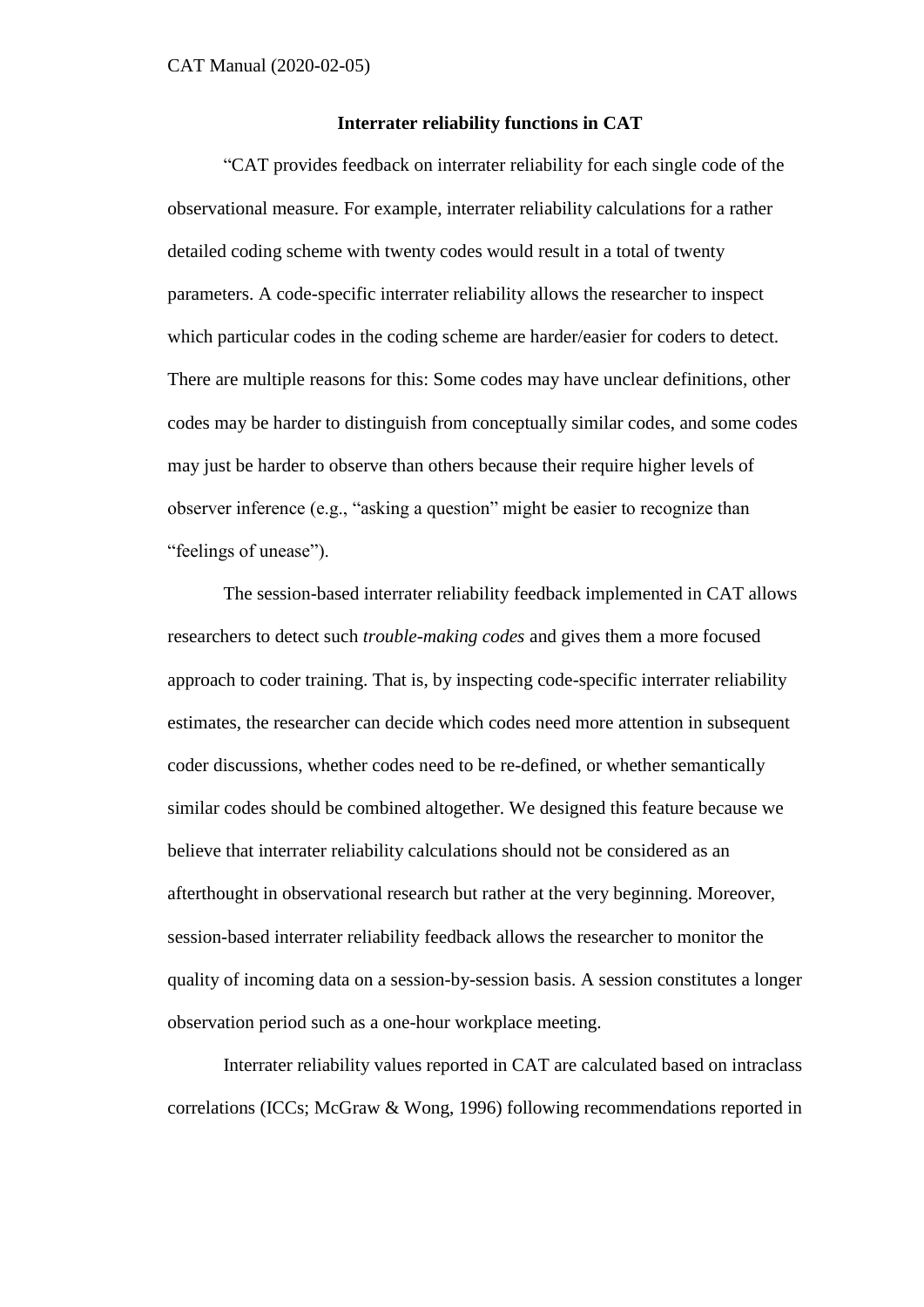### CAT Manual (2020-02-05)

Hallgren (2012). Users can request estimates as soon as two independent" (Klonek, Meinecke, Hay & Parker, 2020, p. 22-23).

# *Preliminary comments on computing IRR metrics*

Interrater reliability (IRR) is a core criterium when evaluating observational coding schemes (Bakeman & Quera, 2011; Hallgren, 2012; Seelandt, 2019). There are a number of statistical indices that can be used to assess the IRR of a coding scheme (Klonek et al., in press). CAT has some built-in functions to calculate Intraclass correlations (ICC). On a general note, we want to stress that there are many decisions that you will have to make and that will affect how and whether you can/will compute IRR (and ICCs). For example:

> What is your planned number of double-coded sessions (our general rule of thumb is to code at least 5 sessions or at least 20% of the final corpus); for more details see Klonek, Quera, & Kauffeld, 2015, p. 288):

"Sample size for reliability analysis was chosen a priori following two guidelines: Bakeman, Deckner, and Quera (2005) recommended sampling between 15% and 20% of a corpus to check reliability using the kappa coefficient. Furthermore, the minimum sample size for calculation of ICCs lies around five (Yoder & Symons, 2010), while ten or more sessions will result in more robust results (Bakeman & Quera, 2011)"

- o Relatedly, are you using a fully crossed or partly crossed coding design (cf., Hallgren, 2012)?
- What is the length of the double-coded sessions (2 minutes or 4 hour-long sessions?)? – The answer to this question is important to select an appropriate "Grouping Interval" in the ICC calculation in CAT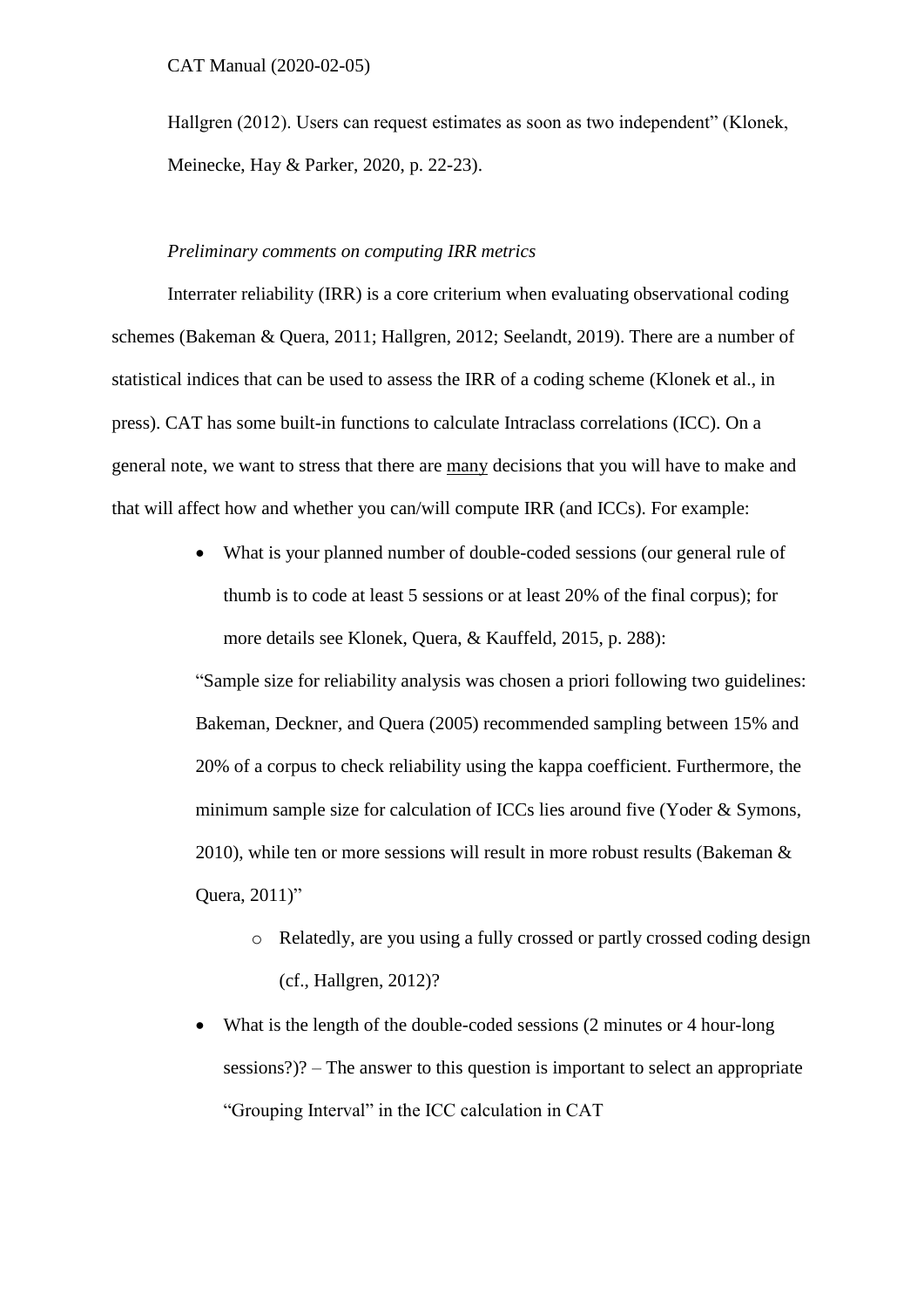### CAT Manual (2020-02-05)

- What is your number of coders who are coding the same session (i.e., interrater reliability) or is there only a single coder who is repeatedly coding the same session (intra-rater reliability)?
- Are you coding single events with nominal categories or using rating scales (e.g., Likert scales)?
- Are you double-coding based on live-observation or media/video-recordings?

This just shows that IRR is a complex issue and any choices with respect to the aforementioned issues will affect how or whether (at all) you can calculate a statistical IRR parameter. In sum, if your goal is to use CAT to calculate ICCs, we recommend to get in contact with one of the CAT developers (Dr. Florian Klonek; florian.klonek@curtin.edu.au) and lay out your approach. This can ensure that you can use CAT for your intended research.

# *What is required to compute ICC?*

As a broader rule of thumb, you need to ensure that you have at least double-coded a single (or ideally multiple) sessions (either by the same or by multiple coders).

## *Where can I find ICC analysis?*

Unfortunately, the ICC function is still a very hidden in the depth of the program (we will change this in the future). Apologies in advance!

To find ICC analyses:

Go to the section "**Measures**".

Click **Option** → **Feedback** → "**+ create feedback**" (*you need to name feedback file*)→ go on "**data source**" and select your data (e.g., "**filter by recorder**", which will allow you to obtain all sessions that have been double-coded from multiple coders/recorders. Use the logical operator " $OR$ " to connect data from multiple coders )  $\rightarrow$  you have to click the red button "**apply filters**" (!); the green button shows you how many events have been selected  $\rightarrow$  in the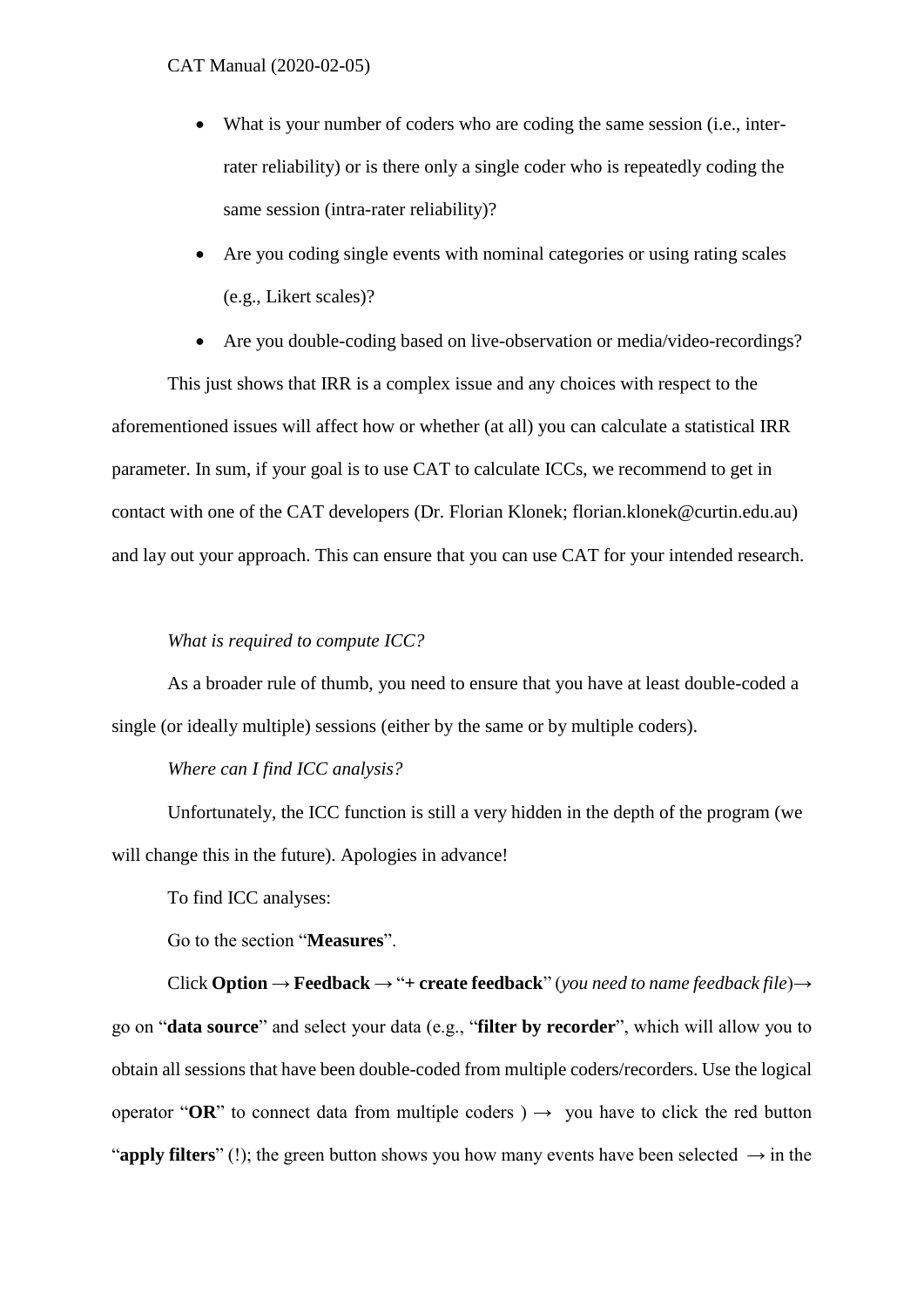section "Feedback content" on the right panel click on the button "+**ADD**" and select "**Data Visualisation**" → in the section "**Visualisation Type**" select "**Data visualization: Code frequency & Interrater reliability feature**"  $\rightarrow$  in the "Visualization Structure" select " $X =$ **Inter-rater reliability, Y = Shown Category**"

*The next choices depend a bit on your measure and research question:*

- If you have multiple classes in your measure, you need to select the correct class in the section "**Data Category/Rating System**"; furthermore, you can select specific codes/categories (which may be useful if you have many codes in your coding system).
- Depending on your data collection approach, select "live coding" or "media file coding"
- We recommend to click "double-code only". As a result, CAT will select the sessions that have been double-coded by the the second coder.
- In "Select Double-code Source Session", the sessions that have been coded by coder 1
- In "Select Double-code Session", the sessions that have been coded by coder 2
- In "Grouping Interval" select the time-interval that is used to calculate summary scores for nominal categories. We developed this feature so that researchers can calculate ICCs based on coding a single session (usually, calculation of ICCs requires multiple sessions). The "Grouping Interval" splits your session into multiple intervals (the length is defined by the user) and then groups the summary counts for a code for each interval.

The shorter your observation interval for the entire session (e.g., 1 hour vs. 24 hours), the shorter your "grouping interval" needs to be (e.g., 10 min vs. 1 hour). In this example (10 min of 1 hour), CAT treats a 1-hour observation as 10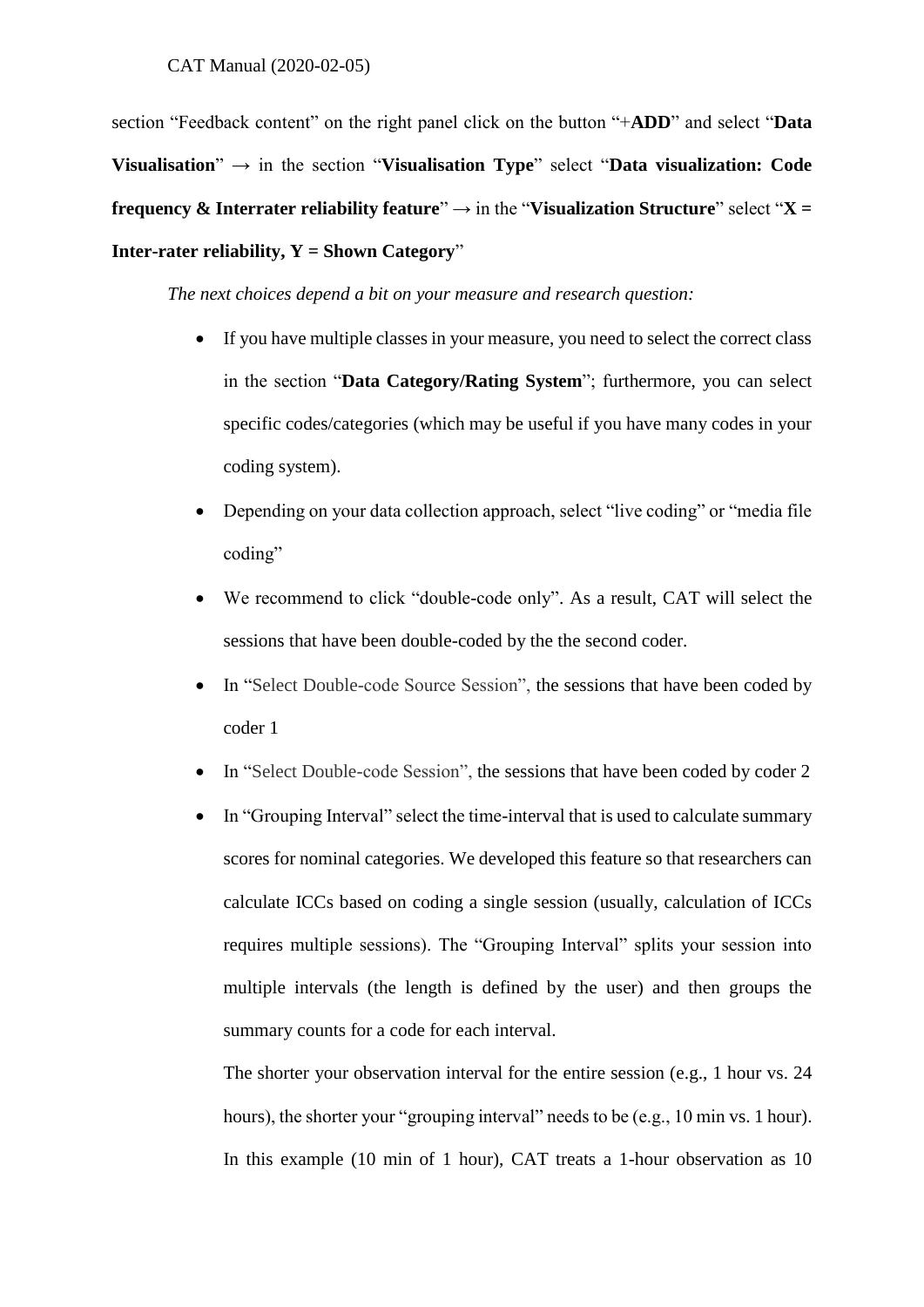observations from two observers and compares their alignment. Keep in mind that shorter "grouping interval" also give you less opportunity to sample relevant behavior. That is, how much relevant behavior can actually occur in a 10 minute interval? Shorter intervals will most likely have values of zero for your codes. However, if you use a highly micro-coding system (coding every few seconds), then a time-interval of 10 minutes might be sufficient.

# **Statistical Calculation of IRR in CAT**

The calculation of ICCs (and their variants) assume that ratings from multiple observers for a set of targets (i.e., observation intervals) are composed of a true score component and measurement error component. This can be rewritten from equation 1 in the form

$$
X_{ij} = \mu + r_i + c_j + rc_{ij} + e_{ij}
$$

where  $X_{ij}$  is the frequency of a behavior code for a time interval i provided by observer j,  $\mu$  is the mean of the true score for this variable X,  $r_i$  is the deviation of the true score from the mean,  $c_i$  estimates any systematic deviation of observer j,  $rc_{ij}$  represents the interaction between observer and deviation for each interval, and  $e_{ij}$  is the measurement error. Hence, the session-based ICCs for each code is calculated based on a "time interval" x "observer" matrix. The observation interval length is determined by the researcher.

*To illustrate*: A researcher wants to know the inter-rater reliability for a code A based on 5-minute resolution for a session with a 50 min. length. The matrix for the ICC calculation is based on ten repeated observations (10 rows (intervals) x 2 observer matrix). If observer 1 has coded 3 instances of behavior A during the first 5 min interval and observer 2 has coded behaviour A 5 times (during the same interval), the observed frequencies for A for the first interval are 3 and 5 for observer 1 and 2, respectively.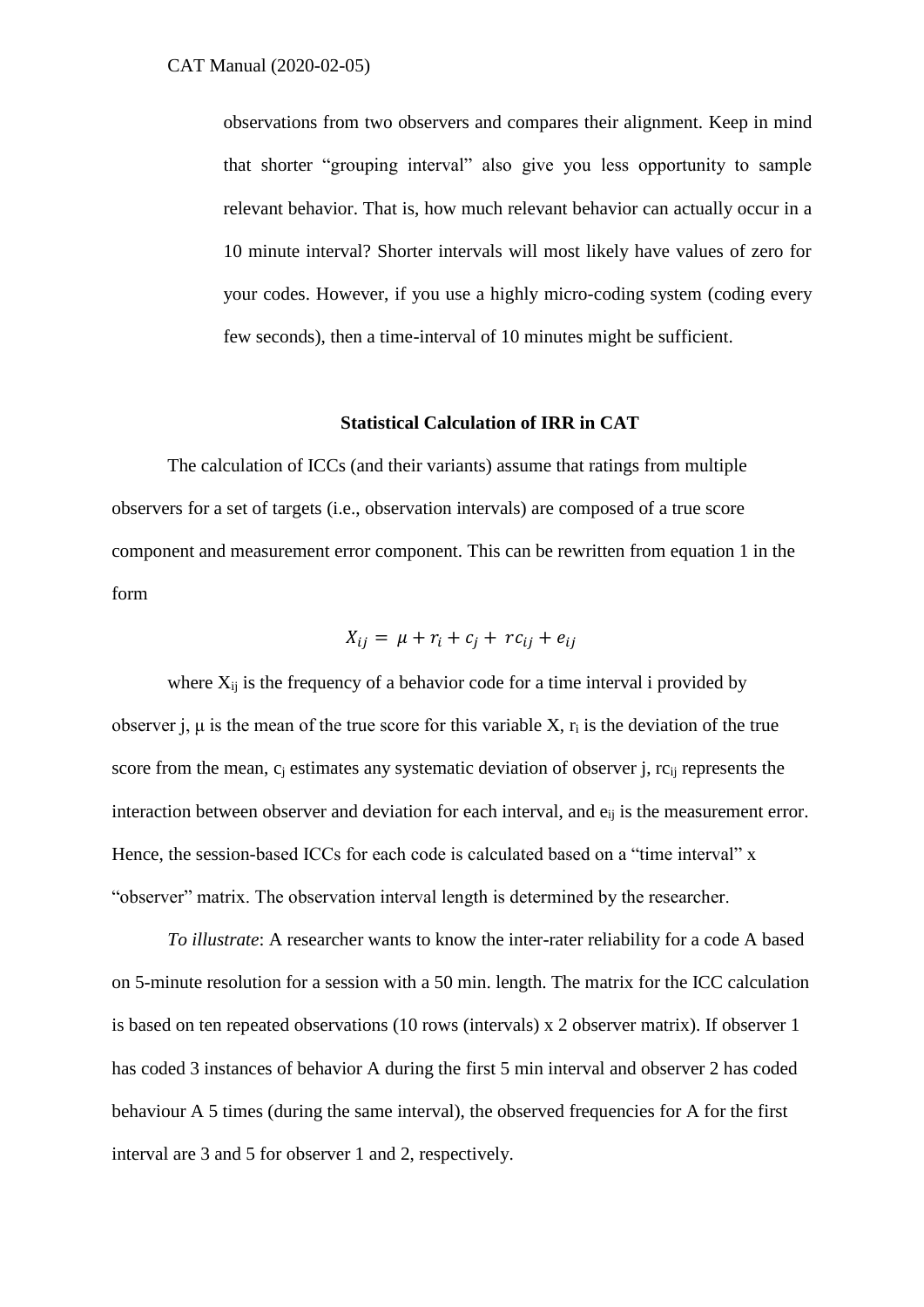#### CAT Manual (2020-02-05)

CAT provides single-measure ICCs (i.e.,  $ICC(A,1)$  and  $ICC(C,1)$ ). The singlemeasure ICCs are more conservative reliability estimates as they tell the researcher if the coded behaviours from a single observers can be used for further analyses (the averagemeasure ICC(k) tend to be higher than single-measures ICC(1), Hallgren et al., 2012).

*Two types of ICCs are calculated, a consistency based (also called relative) ICC(R) and an absolute ICC(A). Both ICCs are calculated based on a two-way mixed ANOVA model. The relative based ICC(R) provides feedback on whether two (or more) observers' frequency scores are similar in relative rank order. The absolute based ICC(A) is more conservative and indicates whether absolute values are similar between observers (Hallgren, 2012). Researchers can decide which ICC variant is most suitable for their specific research question. If they want to know if the frequencies for each code are similar in absolute value, then absolute ICC(A) should be inspected. If researchers want to know if frequencies for each code are similar in rank order, then consistency should be inspected. To illustrate these differences, consider the following example in which two coders made observations during five consecutive sessions The frequency counts of code A assigned by Coder 1 are generally low (2, 3, 6, 7, 10) whereas Coder 2 assigned code A to a larger extent (8, 9, 12, 13, 16). Because the frequencies are perfectly ordered in rank, the relative ICC(R) in value in this example reaches a maximum (ICC(R) = 1.00). In contrast, the ICC(A) variant pays attention to absolute agreement and would be rather low in this example (ICC(A) = .36). IRR feedback provides a preliminary reliability analysis and we recommend to code multiple sessions (i.e., at least five, ideally ten sessions, see Bakeman & Quera, 2011). (Klonek, Meinecke, Hay, & Parker, 2020, p. 23)*